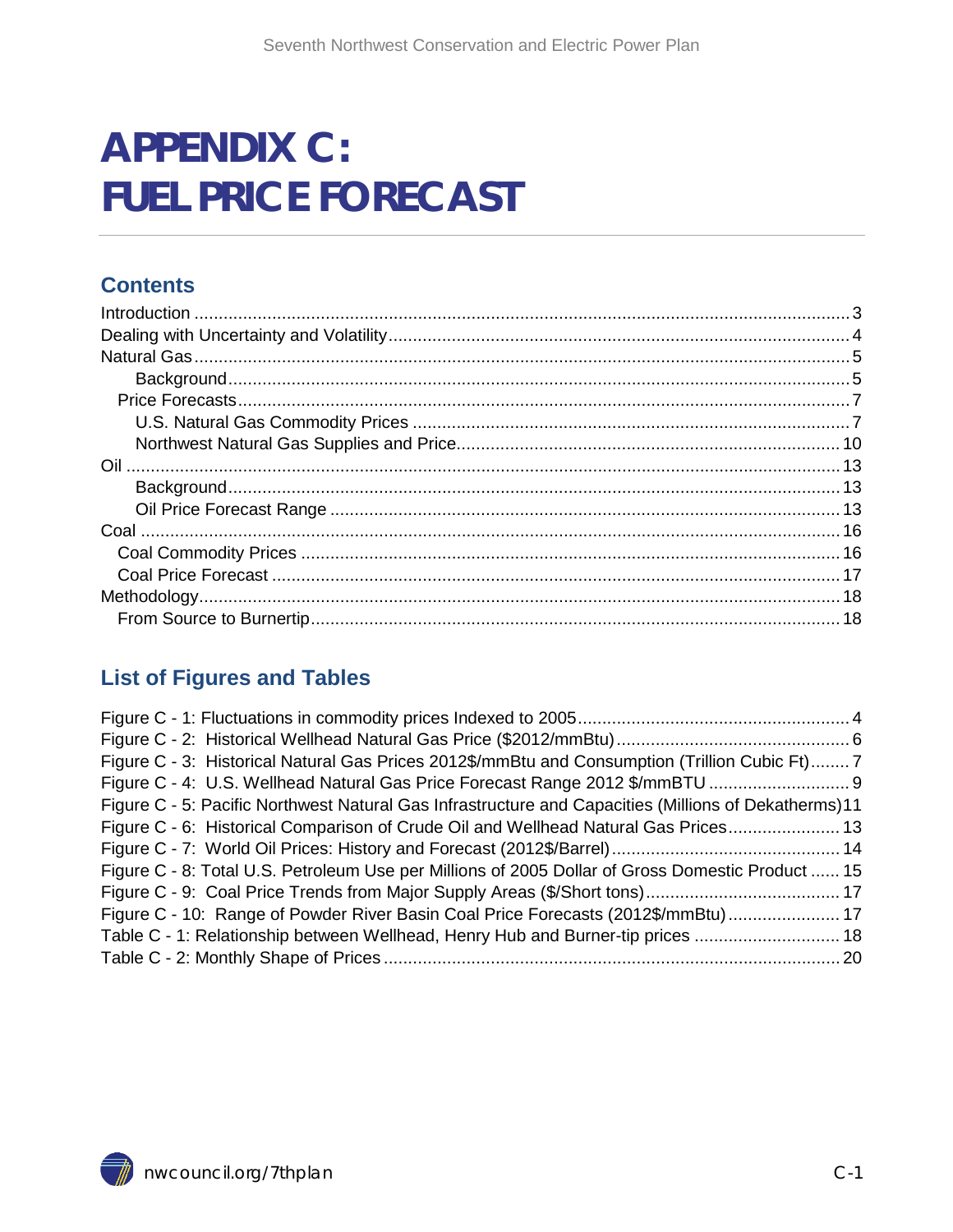Throughout this write-up fuel forecast is presented in form of a low and high range. This is done to reinforce the fact that future is uncertain. Council's planning process does not use a single deterministic future to drive the analysis. The stochastic variation introduced in the Regional Portfolio Model tests a wide range of future uncertainties in load, fuel prices etc.

Please note that a companion workbook will be available with additional detail on forecasted prices on the Council's website at <http://www.nwcouncil.org/energy/powerplan/7/technical>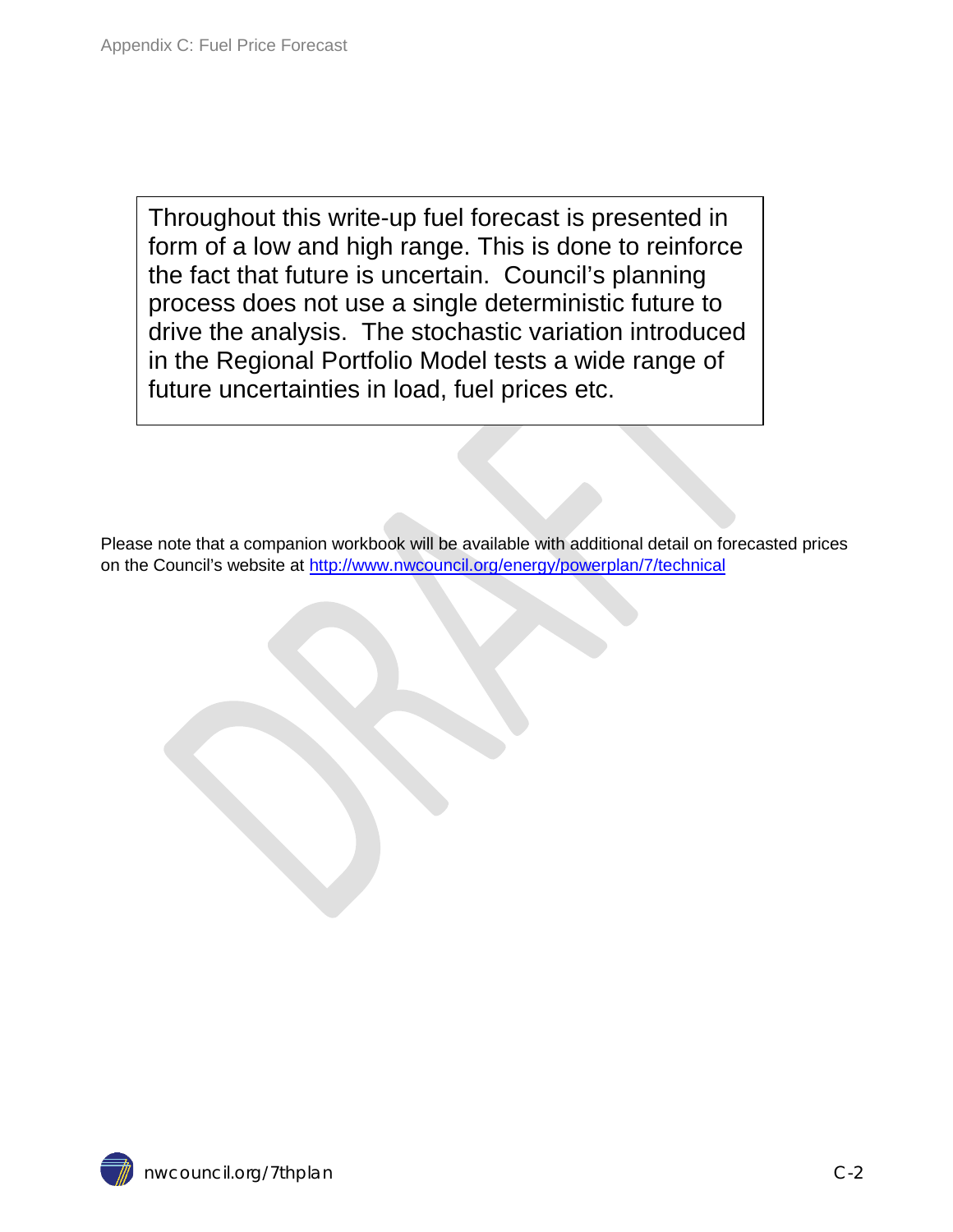## <span id="page-2-0"></span>INTRODUCTION

This appendix summarizes fuel price forecasts for natural gas, oil and coal. Since the millennium, the trend for fuel prices has been one of uncertainty and volatility. The price of crude oil was \$25 per barrel in January of 2000. In July 2008 it averaged \$127/barrel, even approaching \$150/barrel some days, today it is less than \$45/barrel. Natural gas prices at the wellhead averaged \$2.37 per million Btu in January 2000. In June 2008, the average wellhead price of natural gas averaged \$12.60/mmBtu, as of April 13, 2015 Henry Hub price was \$2.60/mmBtu. The reduction in oil and natural gas prices were the result of large supply availability and low demand. Demand was low due to slow global recovery and supply was high due to greater use of hydraulic fracturing of source rock.

The Seventh Power Plan natural gas price forecast is significantly lower than the Sixth Power Plan's forecast. However, price uncertainty remains, not only with fuels, but also with other commodities such as metals, concrete, plastics, and other construction materials have all experienced fluctuation in prices. Various factors have contributed to higher or lower commodity prices in general, and to fuel prices in particular, including: fluctuations in world economic growth, fluctuating value of the dollar, response of conventional energy supplies to higher prices, continuing conflicts in the Middle East and Eastern Europe, uncertainty about the direction of climate change policy, and changing commodity market dynamics.

The relative contribution of these factors to fluctuation in prices is uncertain, as is the direction of change for many of them. Conventional sources of oil and natural gas in North America are expected to be difficult to expand significantly. Growth in supplies, therefore, will increasingly depend on the development of unconventional sources and liquefied natural gas (LNG) exports. With the recent fluctuations in natural gas prices and technological improvements in drilling, nonconventional supplies of natural gas have expanded rapidly. United States is going from being an importer of LNG to a significant exporter of LNG.

High prices can bring about changes on the demand side of the market. High prices encourage curtailing energy use and also create incentives to invest in energy-efficient technologies. Such responses to high prices set in motion the forces to reduce prices. Over time, these cycles are likely to reach higher high points and higher low points, forming a series of upward-stepping cycles. Investments in new supplies and energy efficiency also tend to follow these cycles. Expectations that prices will fall from high points in the cycle make consistent investments in supply and energy efficiency less robust.

Accurately forecasting future fuel prices is an impossible task. Even long-term forecasts tend to assume that current conditions will, to a large extent, continue. During periods of high fuel prices, forecasts tend to increase, and during periods of low prices, they tend to decrease. The Council's practice has been to recognize the inherent uncertainty and build power plants that minimize the risk from price forecasts that turn out to be wrong. Figure C - 1 shows the monthly fluctuations in commodity prices, according to International Monetary Fund. Planning deterministically under the range of fluctuations will lead to errors.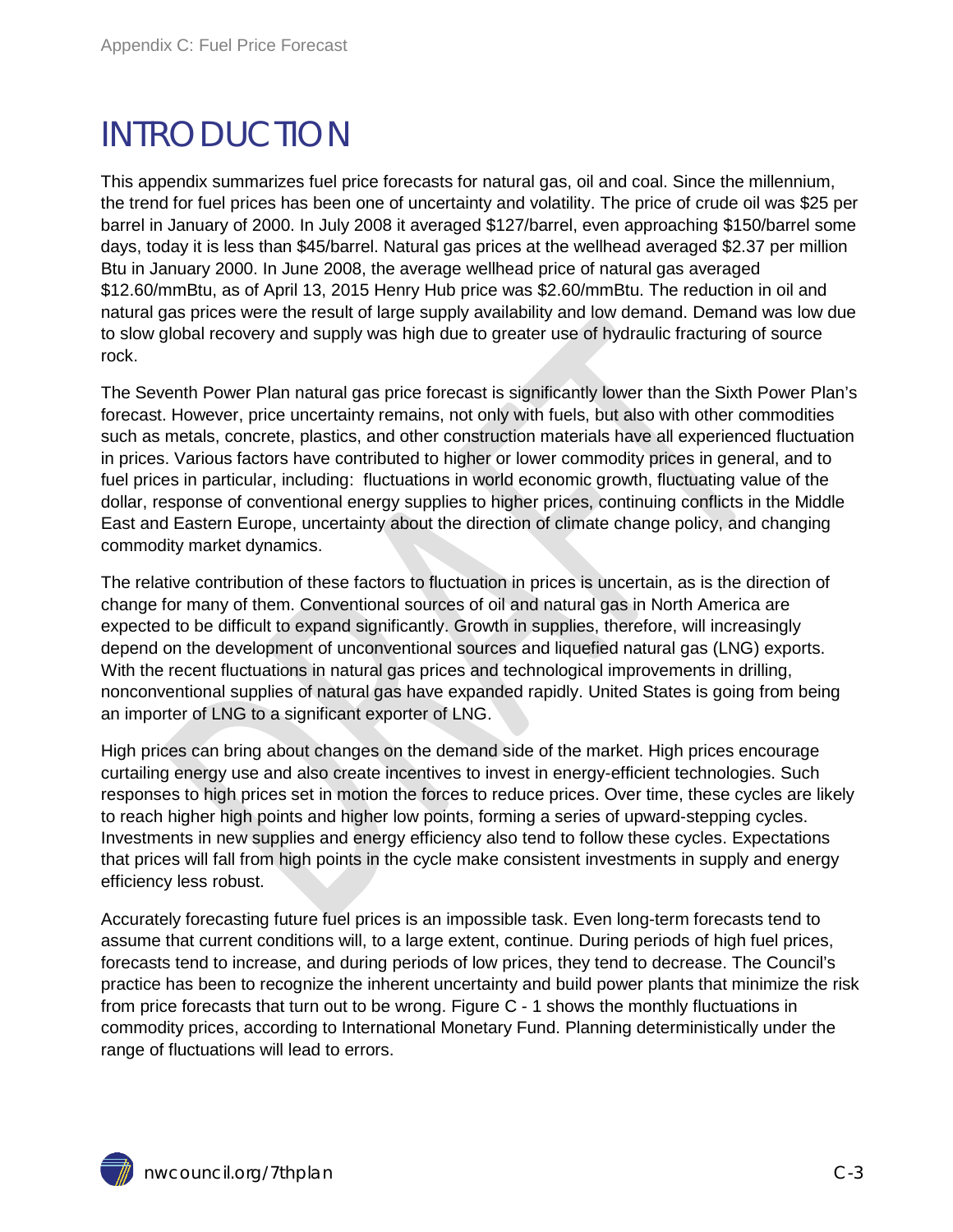<span id="page-3-1"></span>

Figure C - 1: Fluctuations in commodity prices Indexed to 2005

# <span id="page-3-0"></span>DEALING WITH UNCERTAINTY AND VOLATILITY

In spite of their uncertainty, fuel prices are an important consideration for electricity planning. Fuel prices affect both the demand for, and the cost of electricity. As an important determinant of electricity cost, fuel prices also affect the cost-effective amount of conservation through the avoided cost of alternative generation resources. The uncertainty and volatility of fuel prices create risks for the Northwest power system. These risks and others are addressed in the Council's electricity planning process in the Regional Portfolio Model.

The range of trend forecasts discussed in this section represents only one aspect of fuel price uncertainty addressed in the Council's power plan. The low to high trend forecasts of fuel prices are meant to reflect current analysis and views on the likely range of future prices, but the plan's analysis also considers variations expected to occur around those trends. In the Power Plan this additional volatility was applied to natural gas prices. This was because oil prices are insignificant as either a demand alternative to electricity or a generation fuel. Coal prices are a significant determinant of electricity costs because of existing coal-fired generation, and coal is also a potential future source of energy. However, coal prices had not experienced the same level of uncertainty and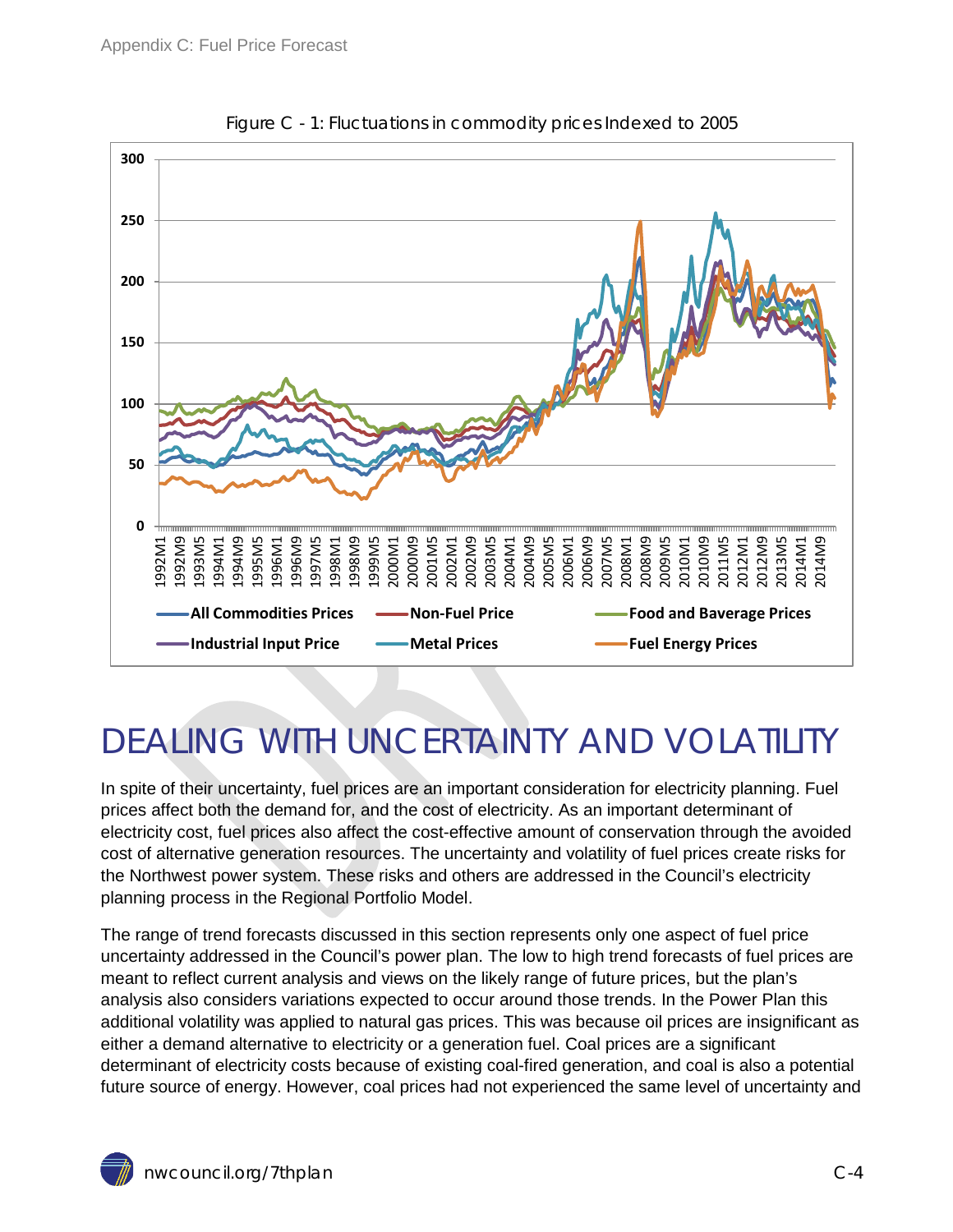volatility as oil and natural gas prices, and were therefore not considered to be a major source of risk and uncertainty.

The plan reflects three distinct types of uncertainty in natural gas prices: (1) uncertainty about longterm trends, (2) price excursions due to disequilibrium of supply and demand that may occur over a number of years, and (3) short-term and seasonal volatility due to factors such as temperatures, storms, or natural gas storage levels. The fuel price forecasts include only the first uncertainty. Shorter-term variations are addressed in the Council's Regional Portfolio Model analysis.

There are additional uncertainties to the cost of fuel from the effects of climate policies, such as CO2 costs from taxes or a cap and trade structure. These additional costs are explicitly treated in the Council's portfolio model and affect the cost of using various fuels, but are not a part of the commodity prices discussed in this appendix.

## <span id="page-4-0"></span>NATURAL GAS

#### <span id="page-4-1"></span>Background

The Council's forecast of natural gas prices starts with a national level commodity price, the average natural gas wellhead price in the lower-48 states. The past behavior of these prices gives perspective for the forecasts. Figure C - 2 shows wellhead natural gas prices (in constant 2012 dollars per million Btu) from 1980 through 2014. Following deregulation of natural gas markets in the late 1980s, prices fell to nearly \$2.30/mmBtu and remained near that level for all of the 1990s. After 2000, prices began to increase rapidly and became highly volatile. By 2008 the wellhead price of natural gas averaged \$8/mmBtu, nearly four times the levels of the 1990s. In some months since 2000, prices have reached over \$10/mmBtu as they responded to the effects of hurricanes, storage levels, oil prices, and other market effects. With this historical context, it is difficult to predict future natural gas prices with any certainty. Post 2008 we see a period of declining base prices. By 2013 and 2014 natural gas prices have been in the \$3.50 to \$2.50/mmBtu.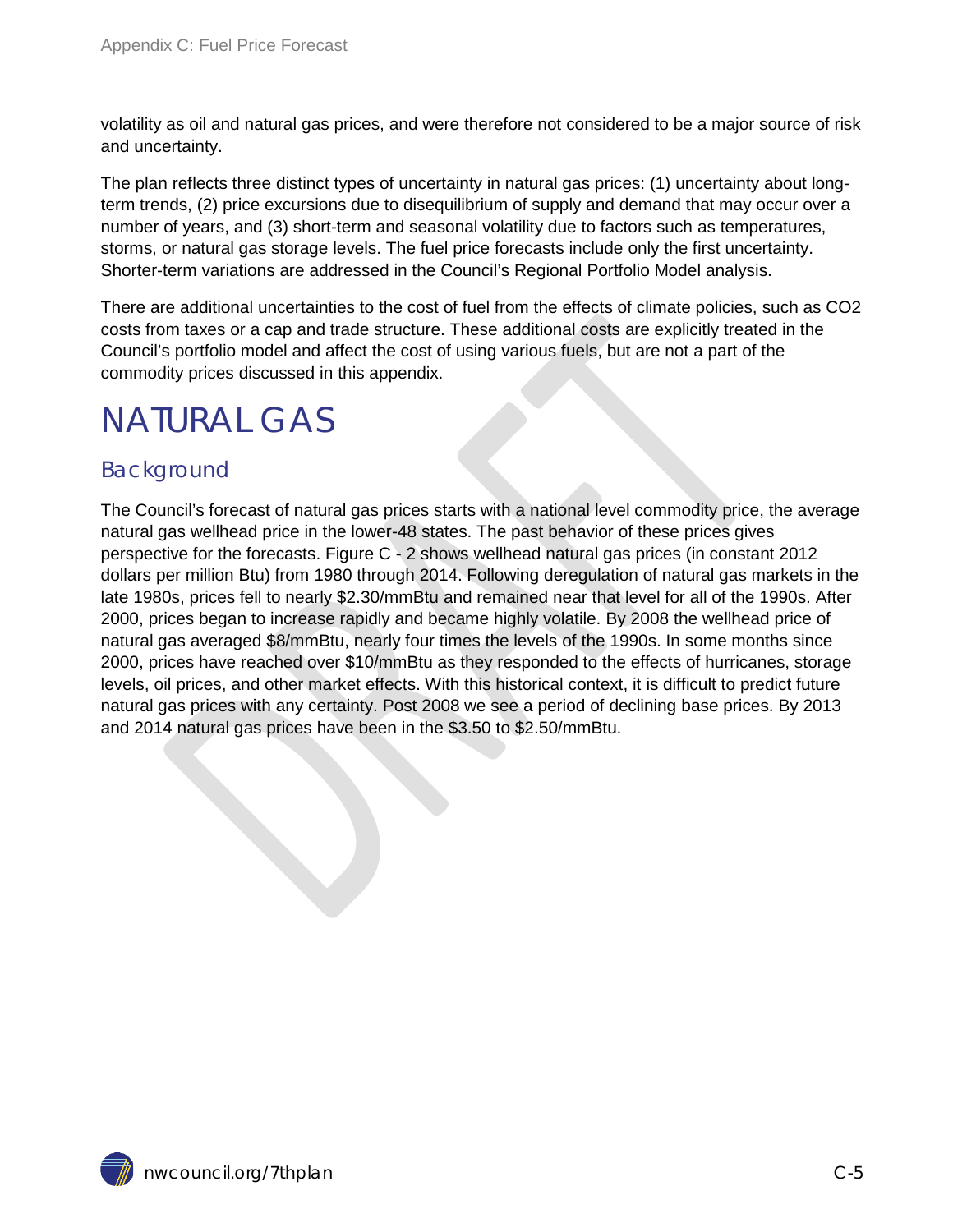<span id="page-5-0"></span>

Figure C - 2: Historical Wellhead Natural Gas Price (\$2012/mmBtu)

The Council's forecast of natural gas prices is informed by national level forecasts of prices from other organizations that specialize in analysis of fuel commodity markets. Such forecasts rely on estimates of the fundamentals of supply, demand, and the transportation capacity to move natural gas from supply sources to demand locations. Nevertheless, these forecasts are far from stable over time since they tend to respond to the most recent conditions, which can change drastically. The variation of forecasts from various organizations helps scale the uncertainty between the high and low forecasts. However, the range is also informed by analysis of long term trends in prices and analysis of how prices respond to changing conditions over long periods of time.

Forecasting future fuel prices is particularly difficult following large changes in markets, which is the case with the natural gas market since 2000. It requires sorting out temporary influences from longer-term factors that are expected to persist into the future. For example, regulation of natural gas supplies dampened the supply response to the growing demand for natural gas in the early 1980s, leading to rapid price escalation. Regulatory incentives to find new natural gas supplies, but not increase production from existing supplies, resulted in a slow supply response, but also created large new supplies in the longer term. When natural gas was deregulated in the late 1980s, prices collapsed due to the so-called "gas bubble" and remained low throughout the 1990s. During this time, low prices were expected to continue for many years and estimates of the cost of finding new natural gas were low.

By the end of the 1990s, the more permanent effects of deregulated natural gas supplies were becoming clear. Companies no longer held large inventories of proven reserves and as excess reserves declined, prices became more volatile. This volatility was exacerbated by the development of spot and futures trading markets. Without significant changes to natural gas market regulation, this volatility is expected to be a long-term feature of these markets. As noted earlier, that volatility is reflected in the Council's Power Plan, but this forecast addresses only a range of long-term price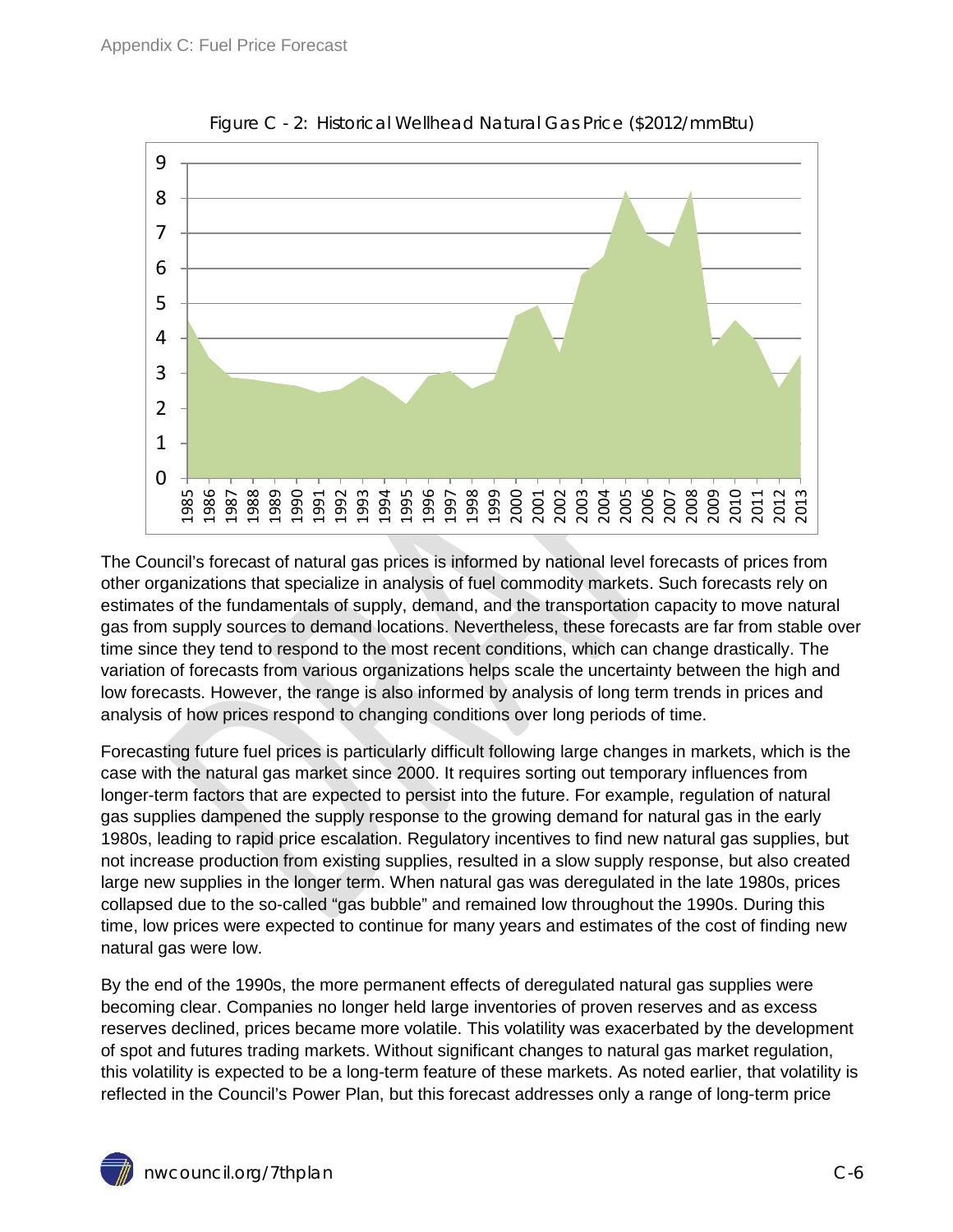trends around which such volatility will occur. For example, the portfolio model includes short periods of time where prices can substantially exceed the high trend price forecast.

It is important to understand that the collapse of prices in the late 1980s was not all due to a supply bubble; there was also a significant reduction in natural gas use. During the two decades prior to 1970, natural gas use had grown rapidly as supplies expanded and natural gas pipeline expansion made the supplies available to users. However, as natural gas prices escalated during the 1970s (more than quadrupling), demand for natural gas dropped precipitously. Similarly, as prices dropped following deregulation and remained low during the 1990s, demand grew, but failed to return to its previous 1973 high level until 1995. Figure C - 3 shows these patterns. Also evident in Figure C - 3 is the moderating effect of recent natural gas price increases on natural gas use since 2000. Since 2008 natural gas prices declined sharply as natural gas supplies became more abundant and as the US and global recession continued Concurrent with the price decline we see increase in consumption of natural gas.



<span id="page-6-2"></span>Figure C - 3: Historical Natural Gas Prices 2012\$/mmBtu and Consumption (Trillion Cubic Ft)

### <span id="page-6-0"></span>Price Forecasts

#### <span id="page-6-1"></span>U.S. Natural Gas Commodity Prices

There are several characteristics of the recent price fluctuations that have implications for the future long-term trends in natural gas price. On the supply side, it has become clear that conventional natural gas supplies are increasingly difficult to expand. This does not mean that supply will not be able to expand. Recently, there have been significant increases in nonconventional supplies of natural gas, such as coal-bed methane and shale deposits like the Barnett Shale in North Texas, Haynesville in East Texas, Fayetteville in Arkansas, and Montney and Horn River in British Columbia. It is estimated that such nonconventional supplies of natural gas now account for more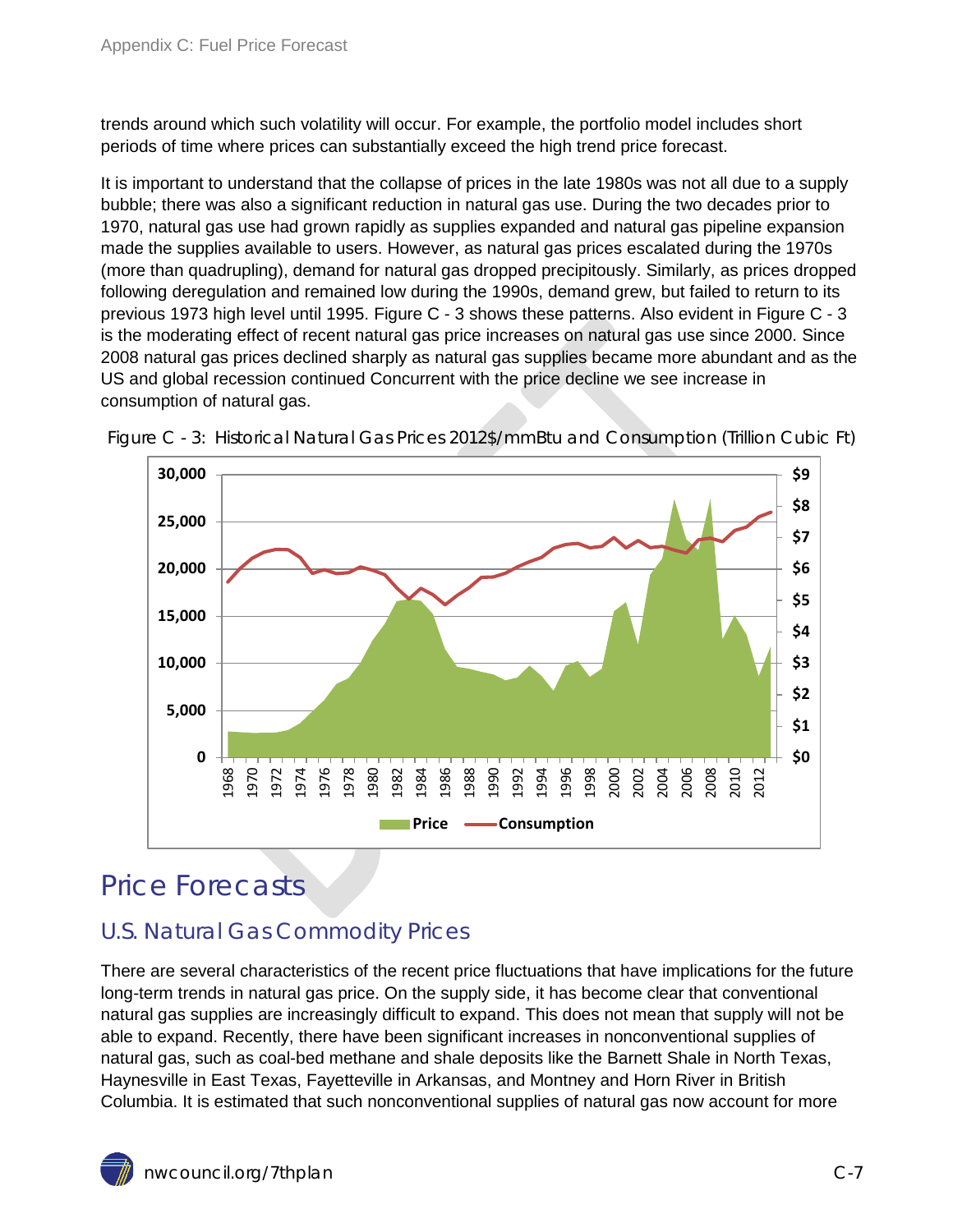than half of U.S. natural gas production. The Potential Gas Committee April 2015 report shows a potential recoverable potential of 2,515 trillion cubic feet (Tcf). Production from nonconventional sources has been made feasible by improved drilling and production technologies, but these are also more expensive. For example, development of new shale natural gas supplies is estimated to cost between \$4 and \$5/mmBtu.

Another factor with implications for the long-term trend of natural gas prices is on the demand side of the equation. The significant reduction in demand during the 1970s was partly due to the ability to switch industrial uses of natural gas to alternative fuels. With today's climate concerns, the use of oil and coal are becoming constrained and limit the ability of industries (including power generation) to reduce natural gas use as prices increase. Further, the response to climate concerns and regulations is expected to increase the demand for natural gas. Examples include electric vehicles, where the electricity generation is likely to require increased amounts of natural gas, and biofuels, where natural gas is required to produce ammonia fertilizer to grow biofuel crops and provide process heat to refine the biofuels.

Cycles will continue in the future as markets develop and respond to changing supply and demand conditions. The large drop in natural gas prices in 2009 is a good example. However, the view expressed in the central part of the Council's natural gas price forecast range is that the trend through these future cycles will be upward. Given that the market appears to be starting from a low point in a commodity cycle, most of the forecast range includes increases from recent levels. Trend prices do not fall back to the \$2.30/mmBtu natural gas prices of the 1990s, even in the lowest price forecast.

Figure C - 4 shows the range of U.S. wellhead price forecasts proposed for the Seventh Power Plan. As shown in the graph, natural gas prices nearly doubled between 2000 and 2008. Past the high prices in 2008, we see continued decline in prices. Not shown, is the doubling of prices in 2000 from the previous few years. Thus, 2008 prices were nearly four times their levels from 10 years ago.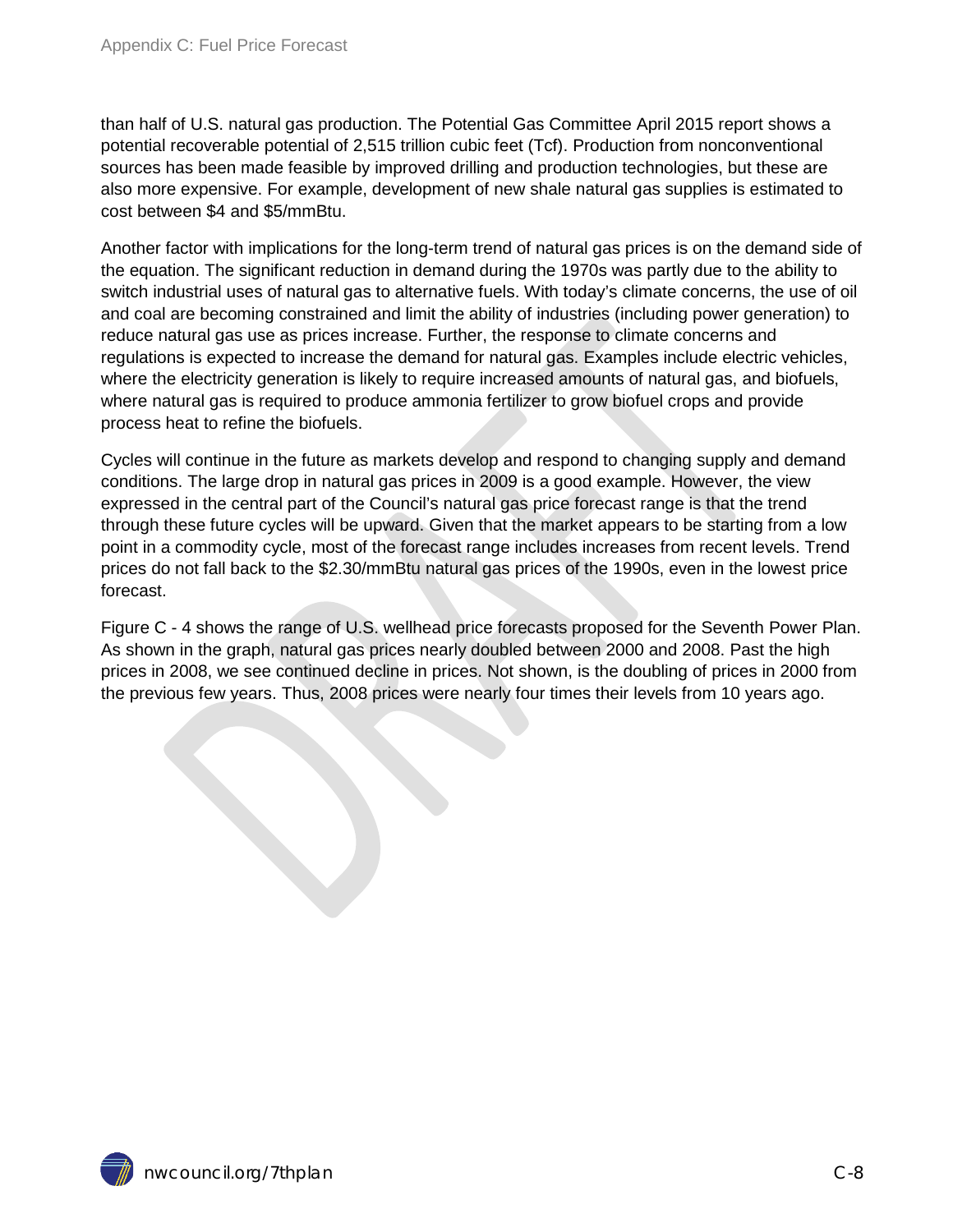<span id="page-8-0"></span>

Figure C - 4: U.S. Wellhead Natural Gas Price Forecast Range 2012 \$/mmBTU

The forecast shows prices in the range of \$3.50-\$3.0/mmBtu between 2015 and 2035, under ample supplies and slow demand recovery to high of \$3.50-\$10/mmBtu (in constant \$2012). These prices represent the current expectations of many experts in the fuel markets, including many of the members of the Council's Natural Gas Advisory Committee.

The high and low forecasts are intended to be extreme views of possible future prices from today's context. The high case prices increase to \$10/mmBtu by 2030. The Council's forecasts assume that more rapid world economic growth will lead to higher energy prices, even though the short-term effects of a rapid price increase can adversely impact the economy. For long-term trend analysis, the stress on prices from increased need to expand energy supplies is considered the dominant relationship. The high natural gas scenario assumes rapid world economic growth. This scenario might be consistent with very high oil prices, high environmental concerns that limit use of coal, limited development of world LNG capacity, and slower improvements in drilling and exploration technology, combined with the high cost of other commodities and labor necessary for natural gas development. It is a world where both alternative sources of energy and opportunities for demand reductions are very limited.

The low case assumes slow world economic growth which reduces the pressure on energy supplies. It is a future where world supplies of natural gas are made available through aggressive development of LNG capacity, favorable nonconventional supplies and the technologies to develop them, and low world oil prices providing an alternative to natural gas use. The low case would also be consistent with a scenario of more rapid progress in renewable electric generating technologies, thus reducing the demand for natural gas. In this case, the normal increases in natural gas use in response to lower prices would be limited by aggressive carbon-control policies. It is a world with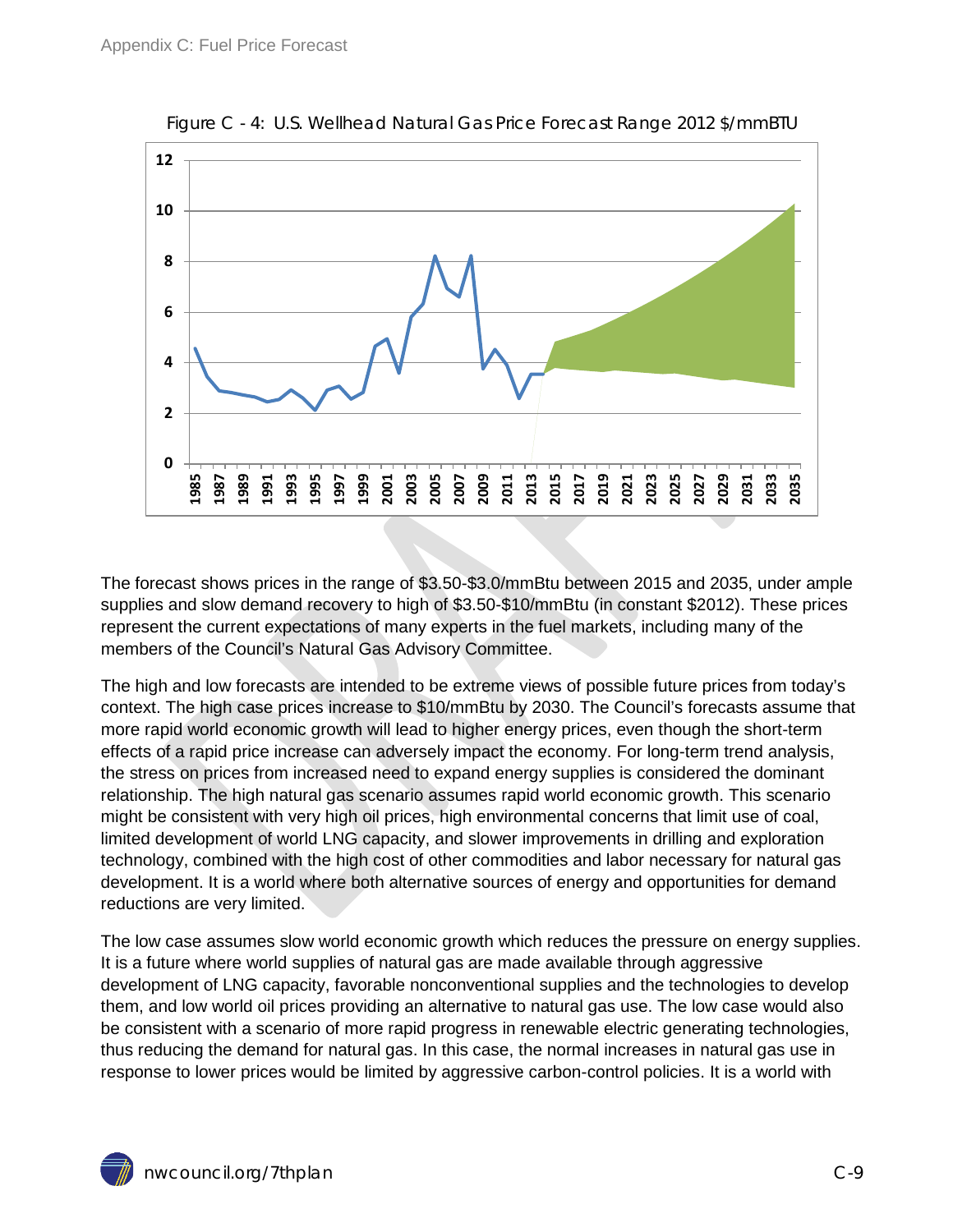substantial progress in efficiency and renewable technologies, combined with more stable conditions in the Middle East and other oil and natural gas producing areas.

The intermediate cases are variations on the medium case that are considered reasonably likely to occur. The medium-high case would contain elements of the high scenario, however not to the same degree. Similarly, the medium-low case would contain some of the more optimistic factors described for the low case.

In reality, prices may at various times in the future resemble any of the forecast range. Such cycles in natural gas prices, as well as shorter-term volatility, are captured in the Council's Regional Portfolio Model. Table C - 1 shows the range of natural gas price trend forecasts for selected years. In the Council's portfolio analysis, however, prices at any given time may fall anywhere within, or even outside, the range in figure C - 4.

For a more detailed year-by-year forecast of prices, please see the companion workbook from the Council website.

For a comparison of the Sixth and Seventh Power Plan forecasts please see the Fuel Price Forecast, July 2014, available for Council website.<http://www.nwcouncil.org/energy/forecast/>

#### <span id="page-9-0"></span>Northwest Natural Gas Supplies and Price

Given a forecast of U.S. level commodity prices, the next step is to estimate the cost of natural gas within the Pacific Northwest region and the rest of the Western United States. This is necessary because there is significant regional variation in natural gas prices.

Natural gas supplies for the Pacific Northwest come from two sources: the Western Canada Sedimentary Basin (WCSB) in Alberta and Northeastern British Columbia, and the U. S. Rocky Mountains. Natural gas from these areas is delivered into the region by two pipelines. The Williams Northwest Pipeline delivers supplies from the U.S. Rocky Mountains as well as down from Sumas at the B.C. border. The other pipeline is TransCanada Gas Transmission Northwest, which brings supplies from Alberta, through the Northwest and on down to the California border. Figure C - 5 illustrates the Northwest's natural gas delivery system (figure adopted from 2014 Natural Gas Outlook).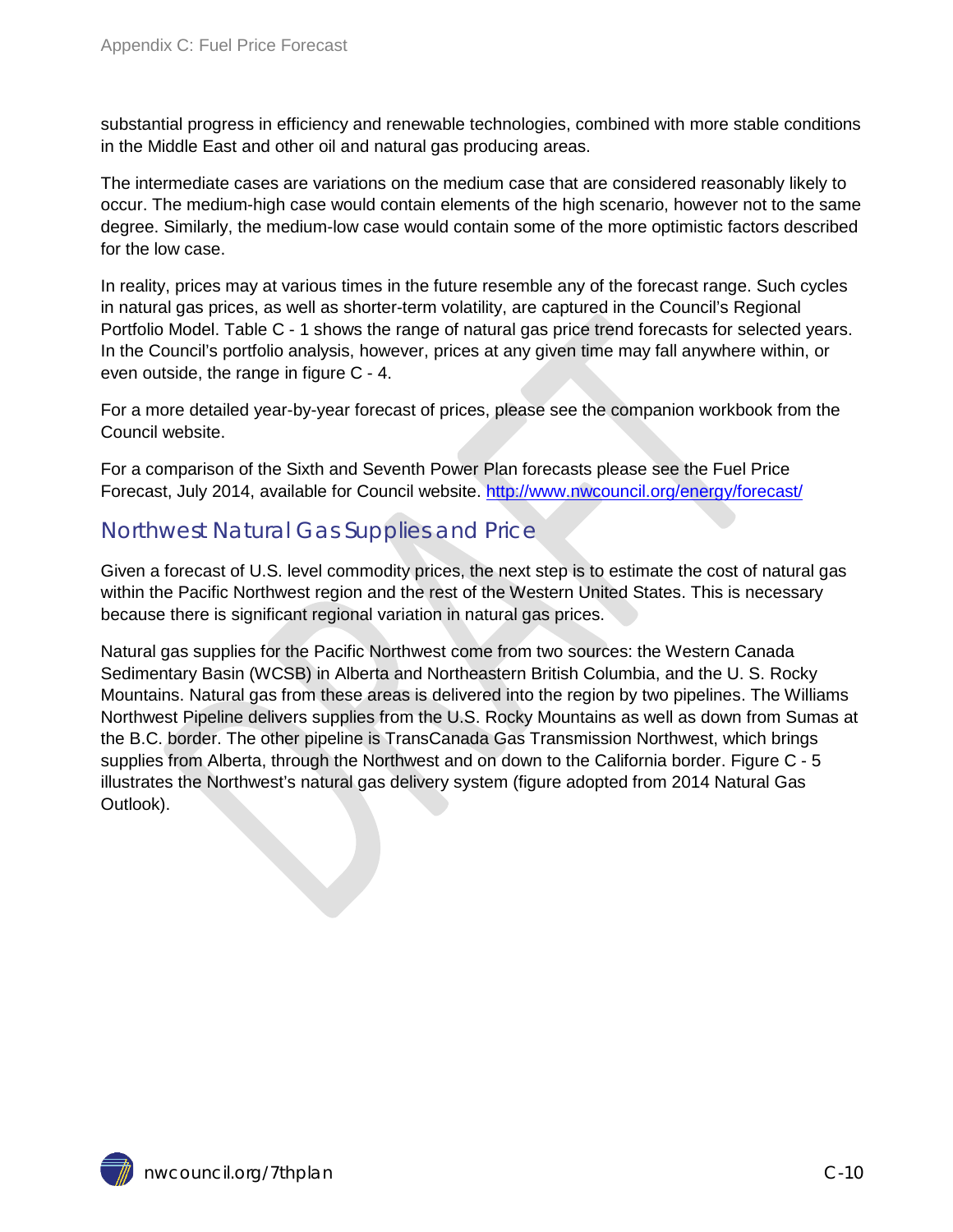

<span id="page-10-0"></span>Figure C - 5: Pacific Northwest Natural Gas Infrastructure and Capacities (Millions of Dekatherms)

In the past, the Northwest has been fortunate to be linked to expanding natural gas supply areas that had limited transmission to other areas. This resulted in natural gas prices in the region that are lower than most other areas of the country. In recent years, the ability of WCSB to expand production has decreased and it is projected that imports from that area to the U.S. are unlikely to be able to meet growing natural gas demand in the future. A more optimistic view of the ability of Western Canada to continue providing natural gas to the region would recognize that there is substantial coal bed and shale gas potential in the WSCB that could be developed. Further the internal demand for natural gas for oil sands development could be substantially replaced by liquefaction of petroleum coke (a byproduct of oil sands refining), development of nuclear technologies to provide electricity and steam for oil sands production and processing, or cogeneration of electricity from natural gas use.

The Rocky Mountain supply area is still a growing production area. Pipelines from the Rockies to the east are likely to reduce the price advantage of Rockies natural gas unless supplies expand even faster than pipeline capacity. The pipeline capacity to bring Rockies gas to the Northwest is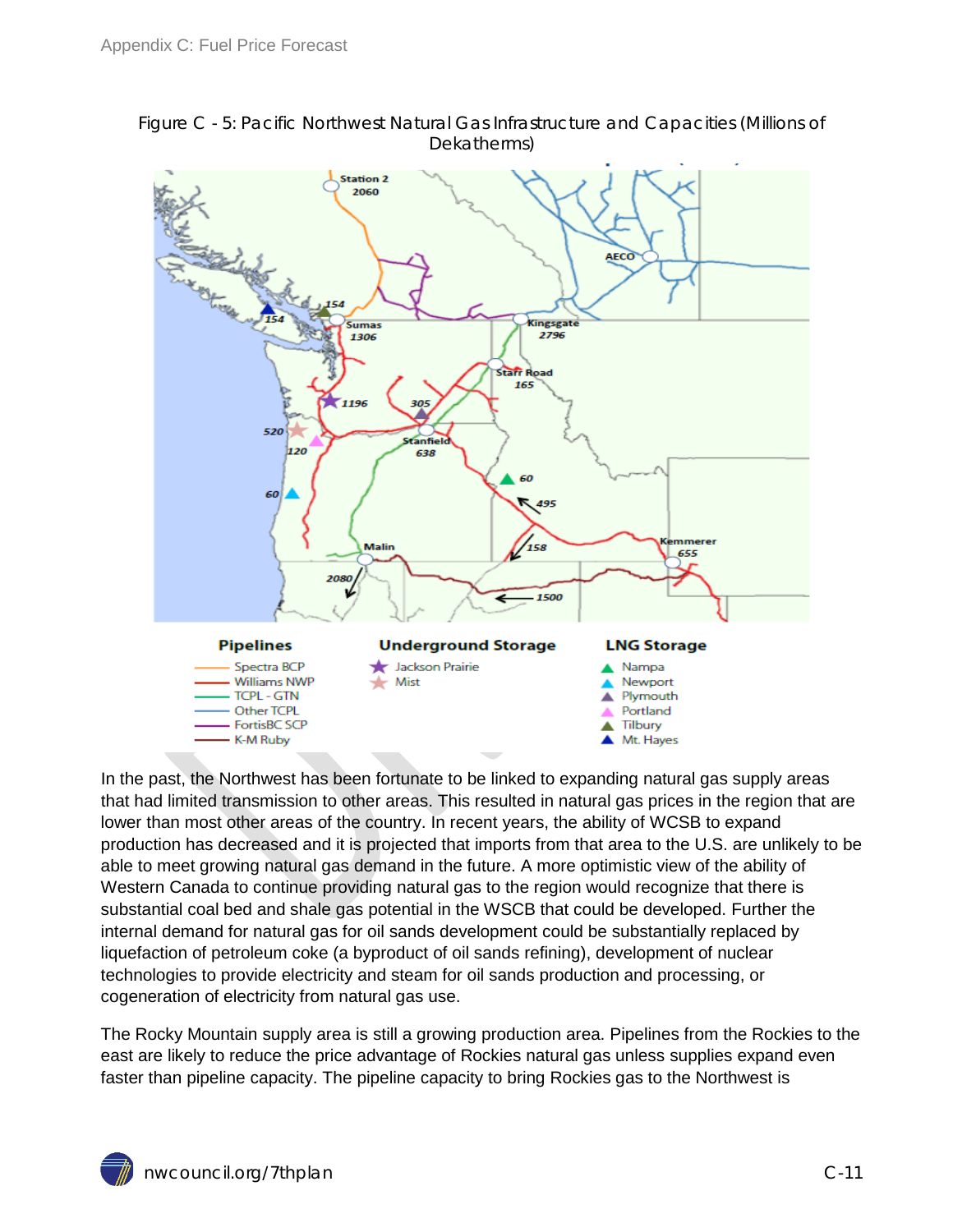constrained and will need to be expanded for the Northwest to be able to access growing Rockies supplies.

There is general agreement that natural gas will have to play an important role in electricity supplies for the Council's planning horizon. The cost of that natural gas will depend on the demand for natural gas and the supply and deliverability to the region. The deliverability of natural gas depends not only on access to supplies and pipeline capacity, but also on storage capability and other natural gas peaking resources like line pack, LNG storage, and interruptible demand.

The growing use of natural gas for electricity generation will require increased coordination between the electricity and natural gas industries. This is particularly true for natural gas used for peaking generation or ancillary services. Natural gas is currently scheduled on a daily basis, but electricity is scheduled on an hourly basis with constant adjustment to actual demands through load following and regulation services. Increasing amounts, and perhaps different forms, of natural gas flexibility within the day may be required as the use of natural gas increases for providing flexibility and ancillary services for the electricity sector. There has been significant coordination of efforts between the Natural Gas Association members and electric utility representative organizations in the past few years, in large part due to coordination and communication requirements ordered by FERC. The Northwest Mutual Assistance Agreement helps coordinate regional response during gas emergencies. FERC is attentive to the growing gas and electric overlap and is considering synchronizing the gas and electric scheduling day.

In order to plan for the region's electricity needs, the Council must forecast natural gas prices, not only in the Northwest, but also in other areas of the West. To do this, the Council has developed relationships among the various natural gas pricing hubs in the West. Most relevant to the Northwest are prices at the AECO-NIT pricing hub in Alberta, the Sumas hub on the Washington-B.C. border, and the Rocky Mountain hub.

Forecasts of natural gas delivered to specific parts of the Pacific Northwest are based on the forecasts of hub prices at Sumas, AECO, and the Rockies plus estimated costs of transporting the fuel via regional pipelines. Pipeline costs include three general types of cost: capacity charges, commodity charges, and in-kind fuel costs. Capacity costs are by far the largest component of the transportation cost, and they are considered to be fixed costs. Existing users of natural gas are assumed to pay rolled-in pipeline capacity costs, but future power plants are assumed to pay incremental capacity costs, which reflect new pipeline capacity costs that escalate in real terms over time. The rate of escalation varies with the forecast case. Pipeline commodity and in-kind fuel charges are small and are a variable cost of natural gas, along with the cost of the gas itself.

For the full range of forecast prices for national and regional hubs, please see the companion spreadsheet provided as part of the Seventh Power Plan from Council's website at: <http://www.nwcouncil.org/energy/powerplan/7/technical>

 $\hat{w}$  nwcouncil.org/7thplan  $C-12$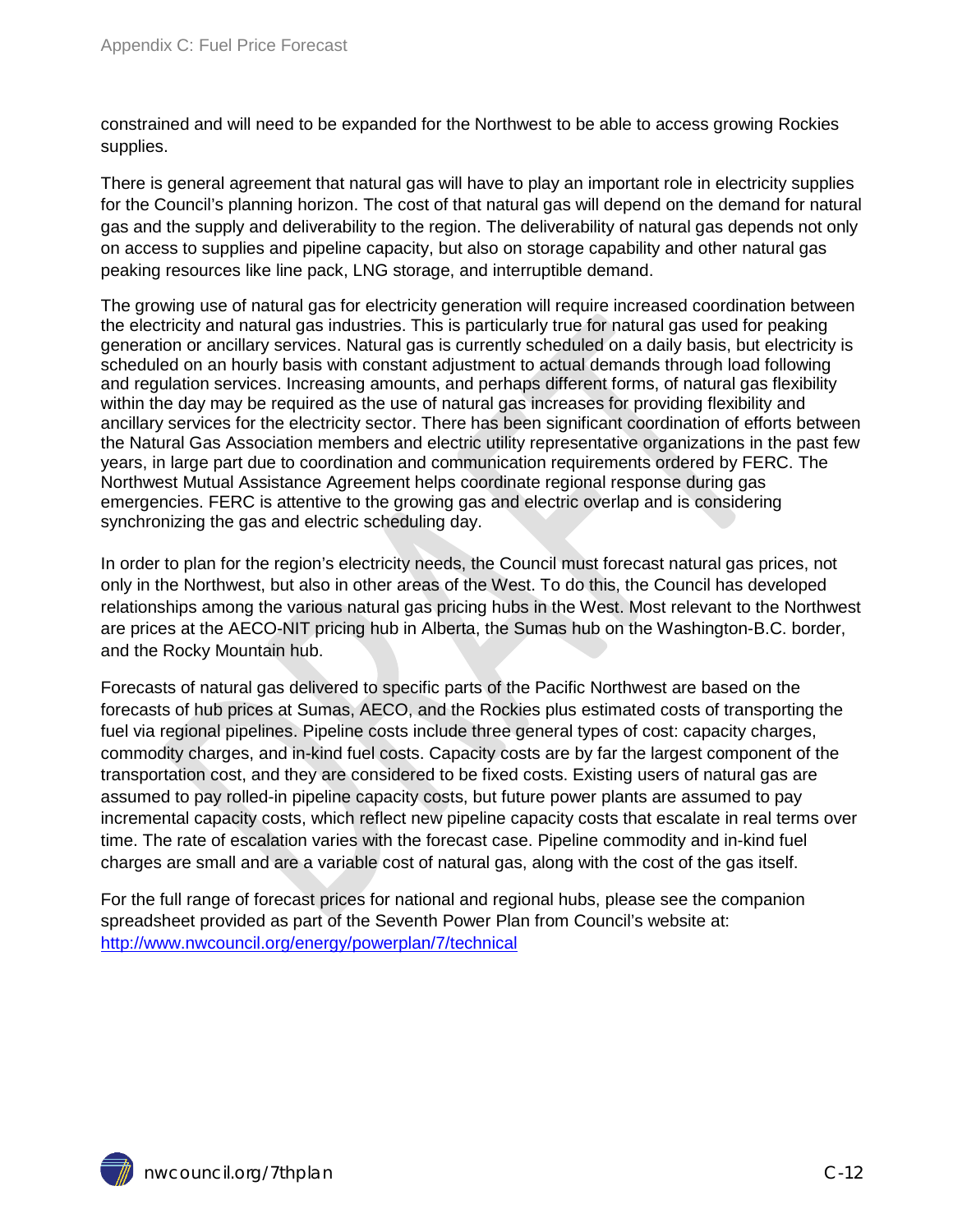# <span id="page-12-0"></span>OIL

#### <span id="page-12-1"></span>Background

Forecasts of oil prices play a less direct role in the Council's Power Plan than natural gas prices. Oil is not a significant fuel for electricity generation, nor is it an important competitor with electricity in end-use applications. However, oil prices do have an influence on natural gas prices and other energy sources. The relationship is not exact, but as shown in Figure C - 6, crude oil and natural gas commodity prices do tend to move together in the long-term. Oil is most significant as a transportation fuel. In that role, oil prices enter into determining delivered coal prices at various points in the West. This is due to the reliance on diesel fuel to run the trains that deliver coal from supply areas in Wyoming and Montana. In the 2011 world oil prices reached the highest level ever recorded. The price of \$104 per barrel of oil (2012\$) was six and half times the average price for a year in 1998. Then world oil price crashed in late 2014 and by first quarter of 2015 world oil prices have been hovering in the low \$50-\$60/barrel range.



<span id="page-12-3"></span>

#### <span id="page-12-2"></span>Oil Price Forecast Range

The oil price forecast proposed here is somewhat different from the forecast included in the Council's Six Power Plan. The medium forecast of world oil prices, defined as refiners' acquisition cost of imported oil, varies between \$89 and \$102/barrel (2012\$), slightly lower than prices at the end of 2008, which were partially influenced by the global financial crisis and recession. Prices generally fall following a period of extremely high prices as new sources of supply, substitution of other energy sources, and reduced demand bring markets into balance. However, as oil production increases, more expensive sources of oil are required so that over time, prices ratchet upward. With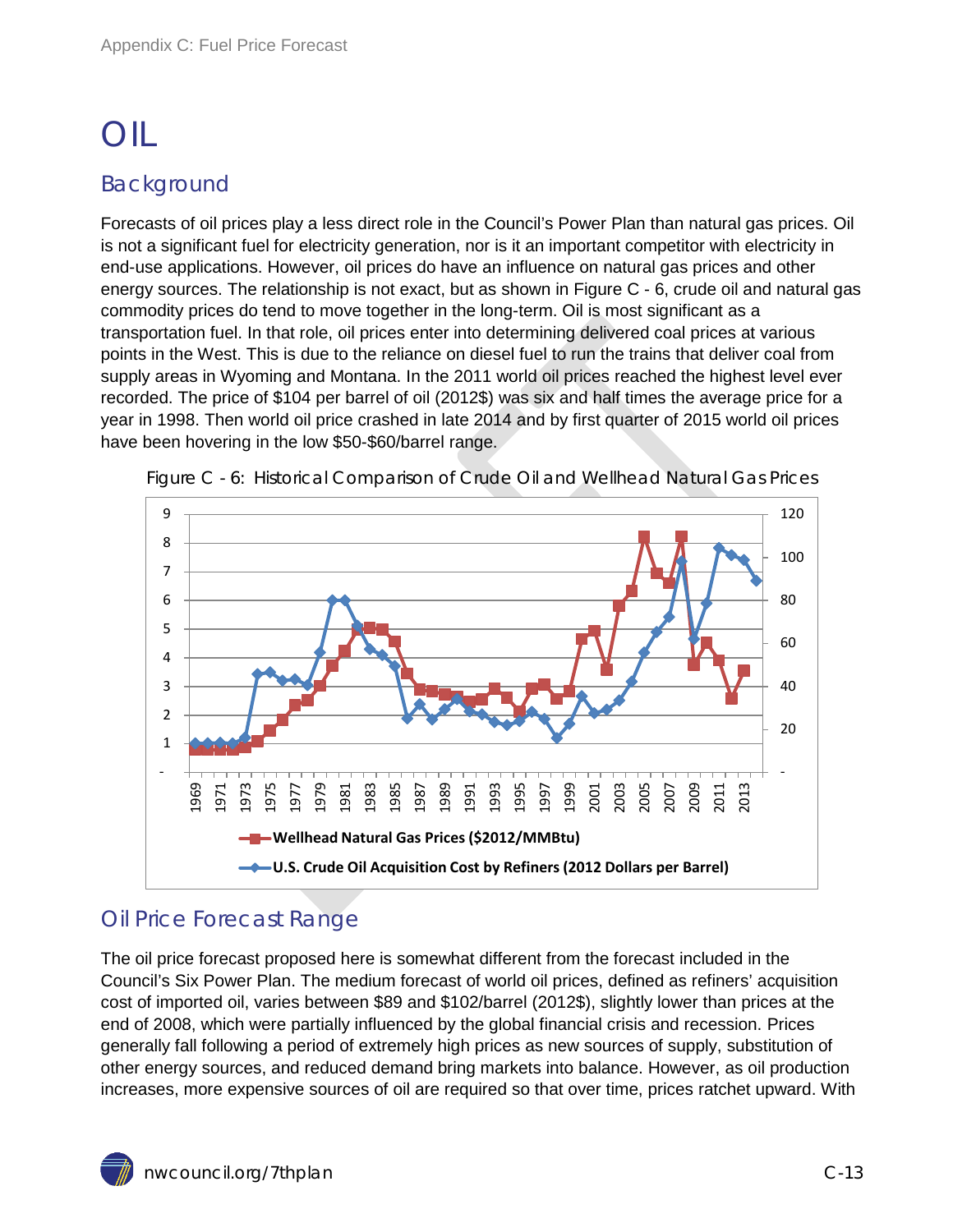the shale oil revolution large volume of supplies has become available. However, delivery infrastructure and retooling of the domestic refiners have hampered decrease in oil prices reaching customers. The effects of new technologies on supplies and uses, climate policies, and political factors in oil producing countries create large uncertainties about future oil prices, and therefore, a large range of price forecasts. Figure C - 7 shows the historical world oil prices and the range of future oil prices assumed in the Seventh Power Plan.

Neither the high price nor the low price cases are unlikely in the long term because of the alternative supplies and reductions in use that are likely to occur at such prices. There are still ample supplies of conventional and unconventional oil in the world. On the demand side, very high oil prices will stimulate improved efficiency and possibly reduced economic growth. In the years following the high oil prices of the 1970s and early 1980s, the petroleum intensity of the U.S. economy decreased by 7 barrels per million dollars of Gross Domestic Product (2005\$) in 1970, to 2.3 in 2012 (see Figure C - 8). As the world continues to tackle the climate change issue, improved efficiency and expanded use of renewable energy sources will grow and further reduce the demand for oil in the long run. Uncertainty about the amount of supply and demand adjustments and their costs contribute to the wide range of possible future oil prices.

<span id="page-13-0"></span>

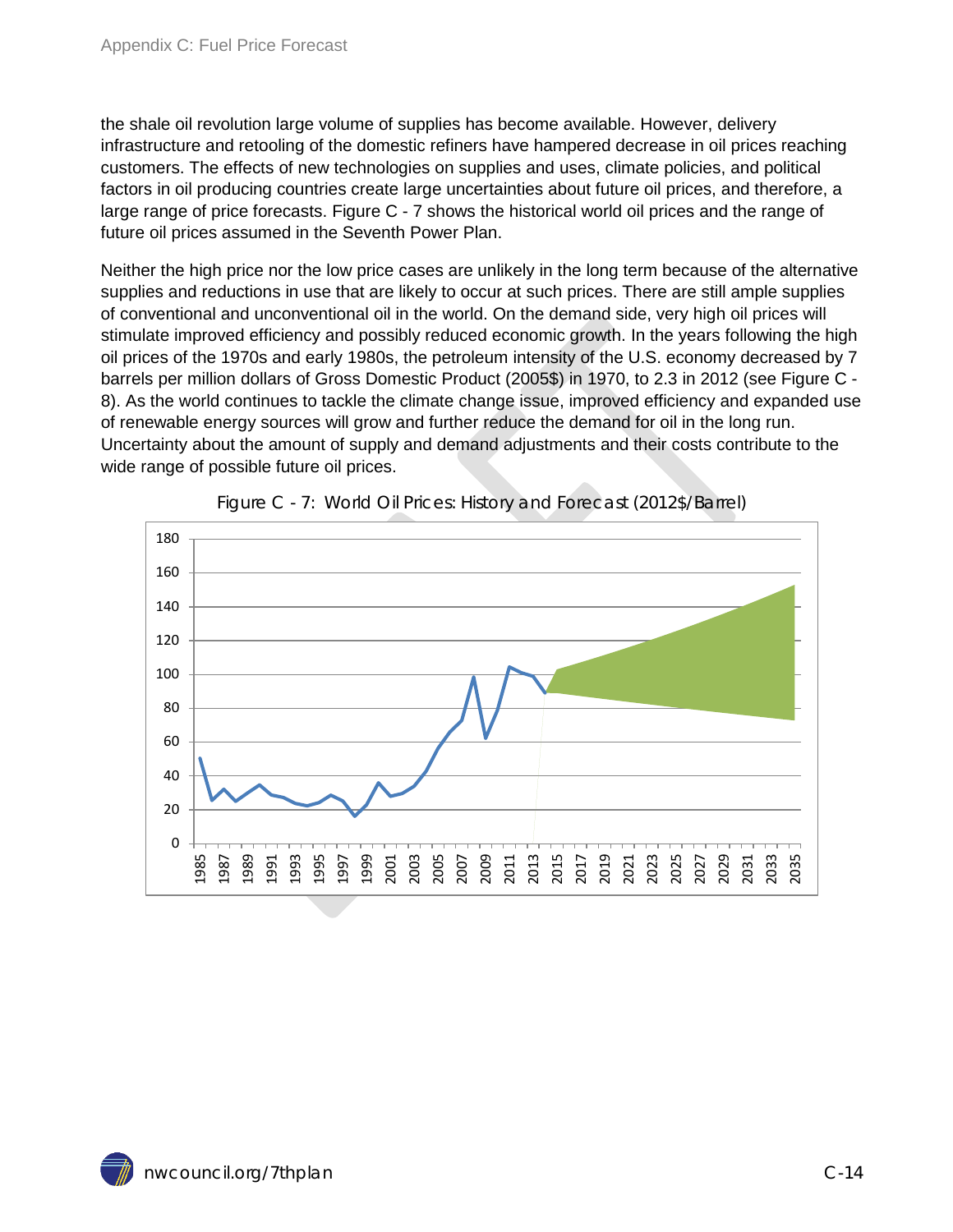

<span id="page-14-0"></span>

As in the case of natural gas, oil commodity prices are used to estimate future oil product prices at the wholesale and retail level. The refiner wholesale prices of heavy and light oil products are based on refinery costs and a simple profit maximization calculation. Retail price forecasts are based on simple historical relationships between wholesale oil product prices.

More detail on retail and wholesale oil prices is provided in the companion workbook, available from Council website.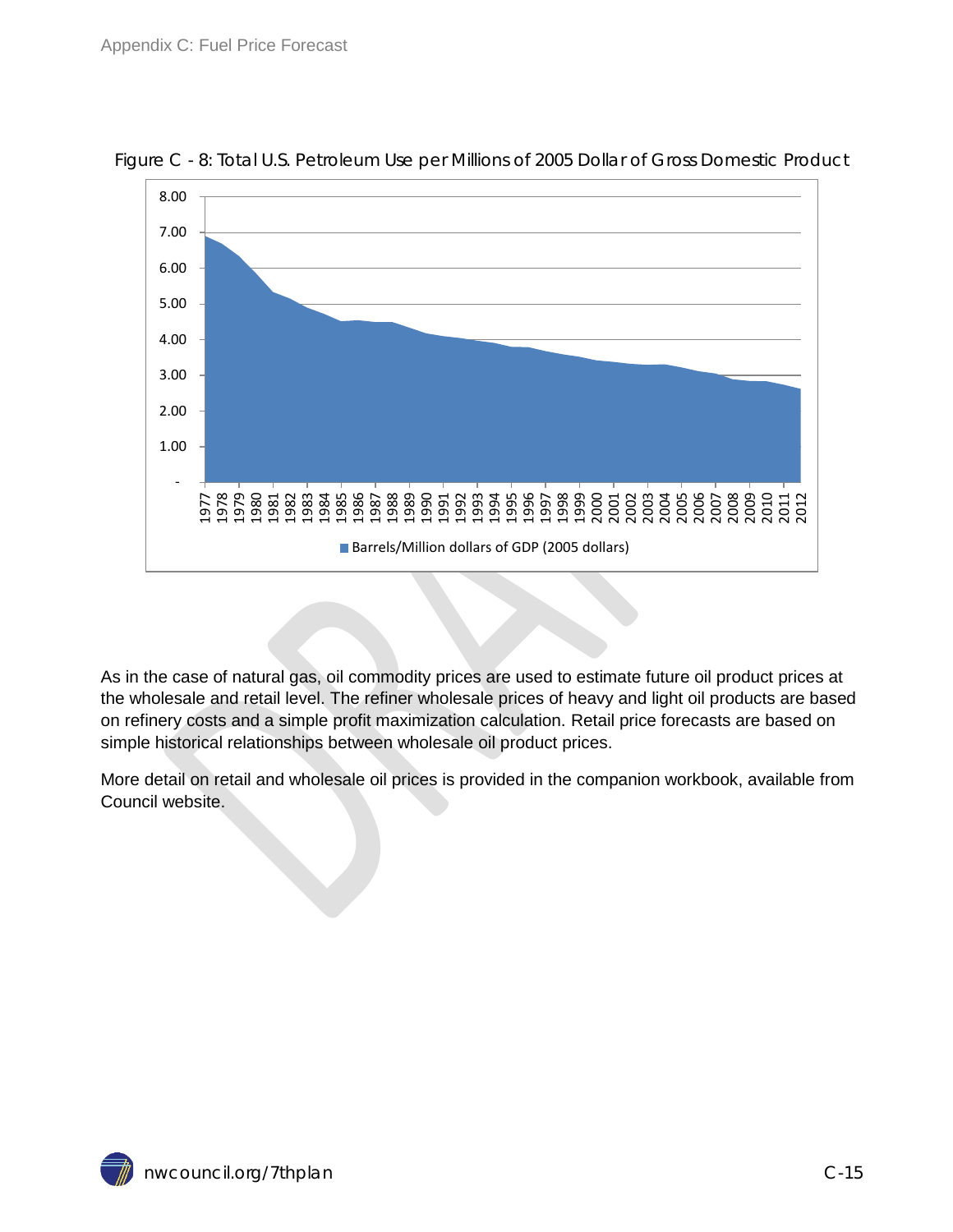# <span id="page-15-1"></span><span id="page-15-0"></span>COAL Coal Commodity Prices

Coal is a plentiful energy source in the United States. Coal resources, like natural gas, are measured in many different forms. The EIA reports several of these.<sup>[1](#page-0-0)</sup> One measure is "demonstrated reserve base," which measures coal more likely to be mined based on seam thickness and depth. EIA estimate as of January 2014**,** the demonstrated reserve base (DRB) was estimated to contain 480 billion short tons. In the United States, coal resources are larger than remaining natural gas and oil resources, based on total British thermal units (Btus). Annually, EIA reports remaining tons of coal in the DRB, which is comprised of coal resources that have been identified to specified levels of accuracy. EIA annually estimates recoverable coal reserves by adjusting the DRB to reflect accessibility and recovery rates in mining. As of January 1, 2014, EIA estimated that the remaining U.S. recoverable coal reserves totaled over 256 billion short tons, from a DRB of 480 billion short tons.

About half of the demonstrated reserve base of coal, 480 billion short tons, and 160 billion short-tons of recoverable reserves out of 256 billion short-tons nationally is located in the West. Western coal production has been growing due to several advantages it has over Appalachian and interior deposits. Western coal, especially Powder River Basin coal, is cheaper to mine due to its relatively shallow depths and thick seams. More important, Western coal is lower in sulfur content. Use of lowsulfur coal supplies has been an attractive way to help utilities meet increased restrictions on sulfur dioxide emissions under the 1990 Clean Air Act Amendments that took effect on January 1, 2000. The other characteristic that distinguishes most Western coal from Eastern and interior supplies is its Btu content. Western coal is predominately sub-bituminous coal with an average heat content of about 17 million Btu's per short ton. In contrast, Appalachian and interior coal tends to be predominately higher grade bituminous coal with heat rates averaging about 24 million Btu per short ton. Another drawback of some Western coal is a relatively high arsenic content, which will require more expensive treatment for removal under stricter environmental rules.

Western coal production in 2013 was 528 million short tons, with 74 percent of that production coming from Wyoming (388 million short tons). The second largest state producer was Montana at 42 million tons. Colorado, New Mexico, North Dakota and Utah produced between 22 and 28 million short tons each, and Arizona produced about 8 million short tons.<sup>[2](#page-15-2)</sup>

Historical productivity increases have been rapid, especially in Western coal mines. As a result, mine-mouth coal prices have decreased over time. In constant dollars, Western mine-mouth coal prices declined by an average of 1.6 percent per year between 1985 and 2005. Expiring higherpriced long-term contracts have also contributed to declining coal prices.

 $\overline{a}$ 

<sup>&</sup>lt;sup>1</sup> U.S. Energy Information Administration, <u>U.S. Coal Reserves: Update</u>, January 2014.<br><sup>2</sup> U.S. Energy Information Administration, EIA Interactive Coal Report, April 2015.

<span id="page-15-2"></span>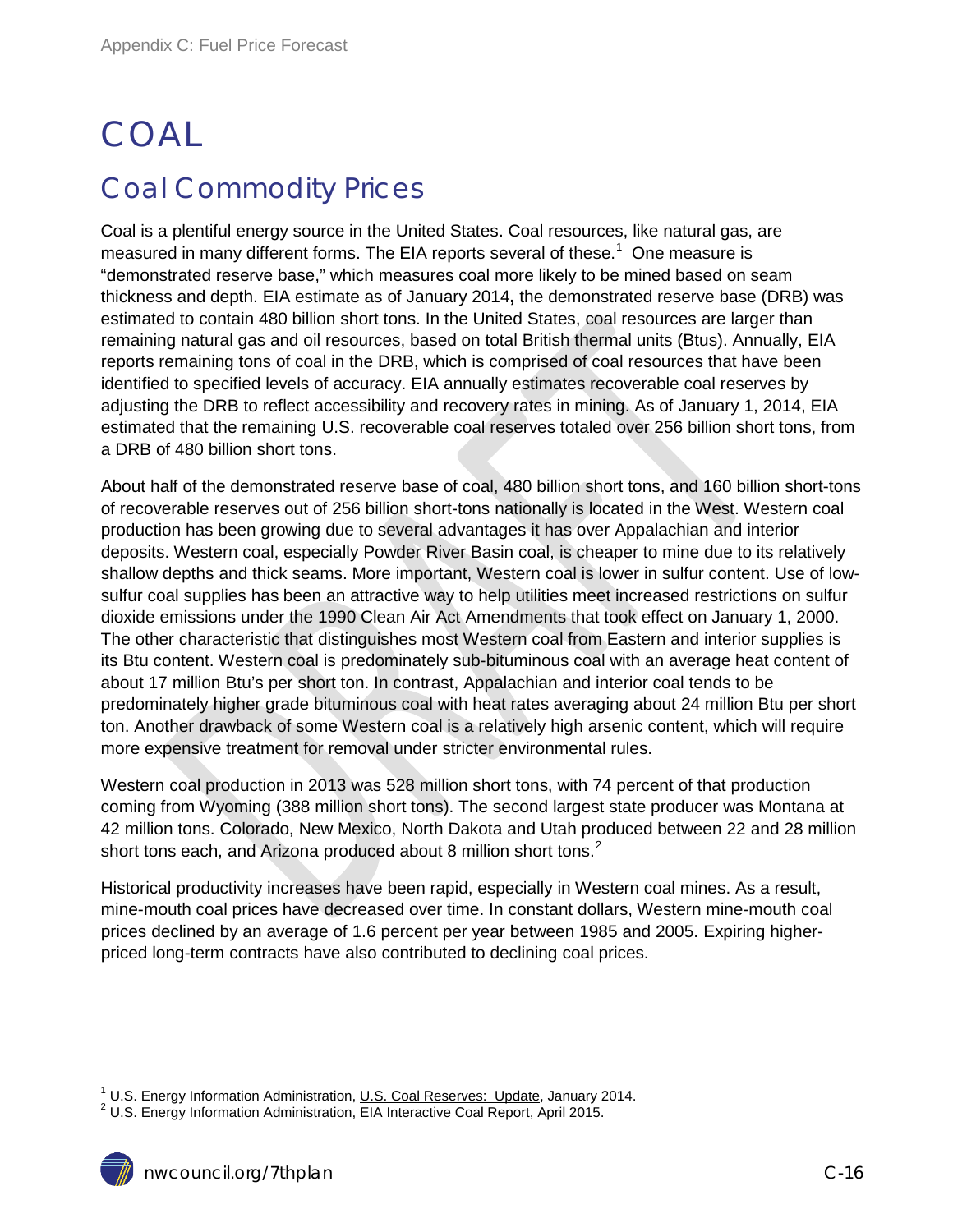Most of the coal used in the Pacific Northwest comes from the Power River Basin in Wyoming and Montana. As noted above, the cost of Power River Basin coal is very low relative to other coal. Figure C - 9 shows historical coal cost from various basins and for the United States in aggregate.

<span id="page-16-1"></span>

Figure C - 9: Coal Price Trends from Major Supply Areas (\$/Short tons)

### <span id="page-16-0"></span>Coal Price Forecast

The forecast cost of coal to the Pacific Northwest is based on projected Powder River Basin coal prices. These forecasts are simple price growth rate assumptions from 2015 to 2035. Figure C - 10 shows the resulting forecast range.

<span id="page-16-2"></span>

Figure C - 10: Range of Powder River Basin Coal Price Forecasts (2012\$/mmBtu)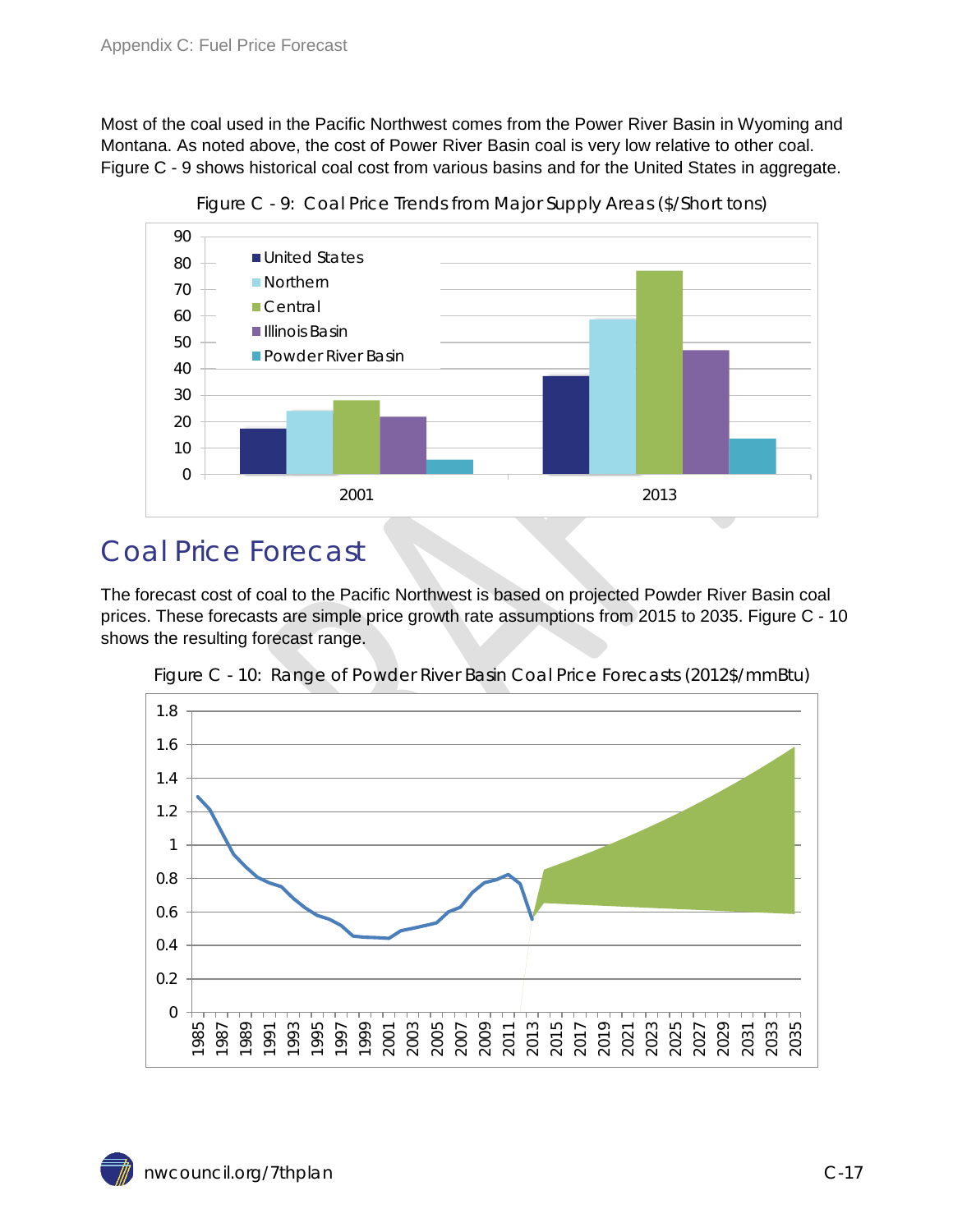More detail on retail and wholesale oil prices is provided in the companion workbook, available on the Council's website.

## <span id="page-17-0"></span>METHODOLOGY

### <span id="page-17-1"></span>From Source to Burnertip

Methodology for taking the source/hub prices and estimating burner-tip prices for coal and oil did not change for the Seventh Power Plan. For a detail look at the methodology for estimating the burnertip fuel prices please see Appendix A-6 of the Sixth Power Plan. The methodology for estimating burner-tip natural gas prices was enhanced in the Seventh Power Plan. The relationship between burner-tip prices and hub prices were developed using EIA data (utility purchased price of gas at state level or at plant level). A summary of these relationships are shown in Table C - 1. Starting with the forecast of wellhead prices, described earlier in this appendix, the Council calculated the forecast of prices at Henry hub. Then, using relationship between various hubs and Henry Hub, the Council estimated prices for other hubs. In the third stage, the Council estimated burner-tip prices at target locations (based on Aurora wholesale market price model's topology). Then, this price forecast was further enhanced by developing monthly price shapes using historic monthly price data from 2000-2012 (see Table C - 2). The monthly shapes show ratio of a monthly price to annual price.

<span id="page-17-2"></span>Table C - 1: Relationship between Wellhead, Henry Hub and Burner-tip prices

|                | <b>HENRY</b> | <b>AECO</b> | <b>ROCKIES</b>           |       | <b>SUMAS   SAN_JUAN</b> | <b>PERMIAN</b> |
|----------------|--------------|-------------|--------------------------|-------|-------------------------|----------------|
| Source Hub     | Wellhead     | Henry       | Henry                    | Henry | Henry                   | Henry          |
| Coeff. For Hub | 1.04         | 1.02        | 0.83                     | 0.90  | 0.87                    | 0.92           |
| Constant       | -            | (0.94)      | $\overline{\phantom{0}}$ | -     | -                       |                |

| <b>Burner-tip</b><br><b>Located at</b> | <b>PNW_EAST</b> | <b>MTE</b> | CA_N        | NV_N        | AВ          | <b>UT</b> | <b>WY</b>      |
|----------------------------------------|-----------------|------------|-------------|-------------|-------------|-----------|----------------|
| Source Hub                             | <b>AECO</b>     | Rockies    | <b>AECO</b> | <b>AECO</b> | <b>AECO</b> | Rockies   | <b>Rockies</b> |
| Coeff. For Hub                         | 1.03            | 0.87       | 0.53        | 1.13        | 1.00        | 0.74      | 1.00           |
| Constant                               | $\,$            | 2.19       | 2.76        | 1.05        | (0.24)      | 1.67      | 0.47           |

| <b>Burner-tip</b><br><b>Located at</b> | <b>PNW_WEST</b> | $ID_S$  | BC          | $\bf CO$ | CA_S | <b>AZ</b> | <b>NM</b> | N <sub>V</sub> S |
|----------------------------------------|-----------------|---------|-------------|----------|------|-----------|-----------|------------------|
|                                        |                 |         |             |          | San  |           |           |                  |
| Source Hub                             | <b>AECO</b>     | Rockies | <b>AECO</b> | Rockies  | Juan | San Juan  | Permian   | Permian          |
| Coeff. For Hub                         | 1.03            | 0.55    | 1.00        | 0.74     | 1.05 | 0.96      | 0.90      | 1.02             |
| Constant                               | (0.05)          | 4.67    | 0.24        | 1.74     | 1.01 | 1.01      | 1.12      |                  |

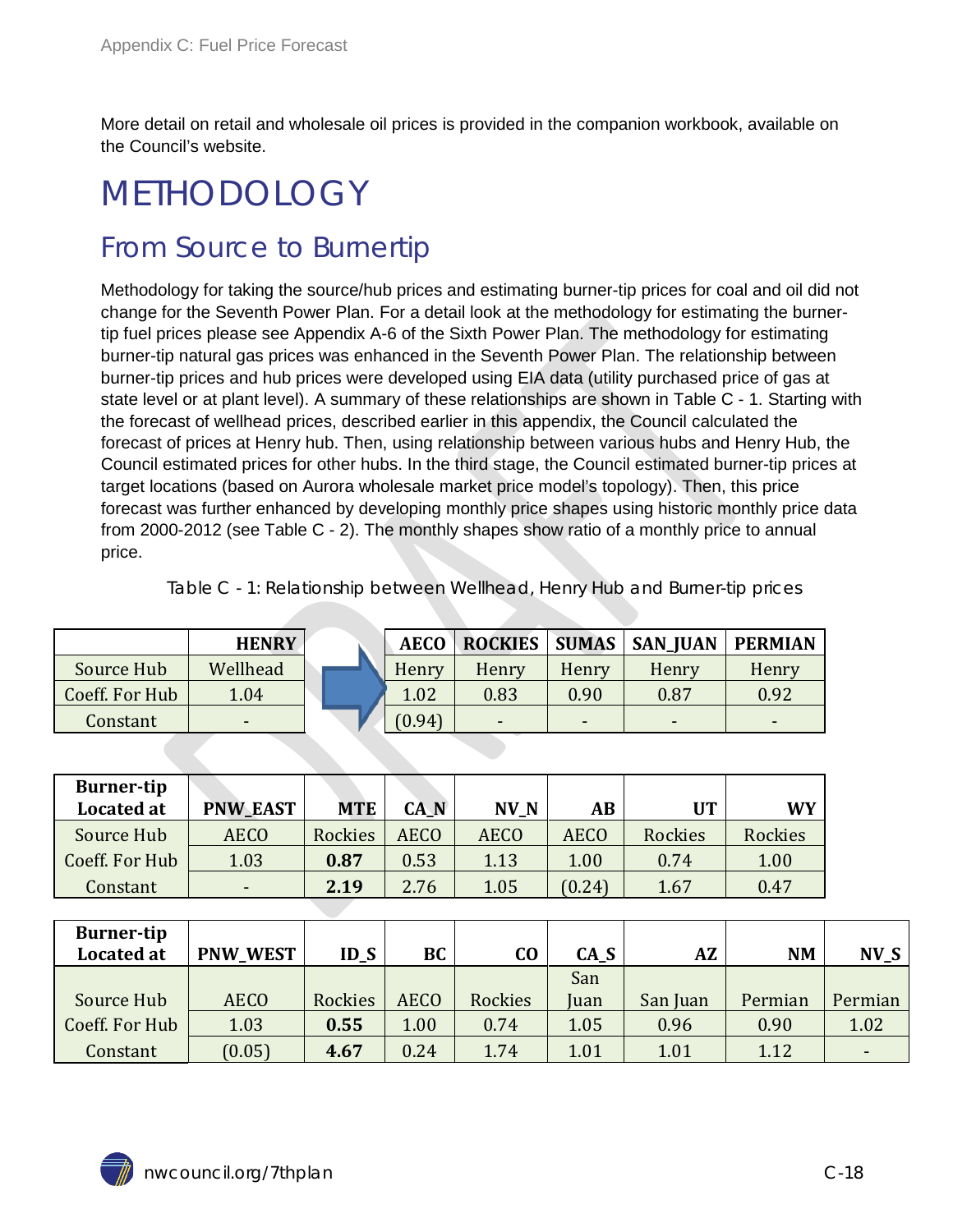Additional information can be located in the supporting file located at: <http://www.nwcouncil.org/energy/powerplan/7/technical>

 $\vec{a}$  nwcouncil.org/7thplan compared at  $C-19$